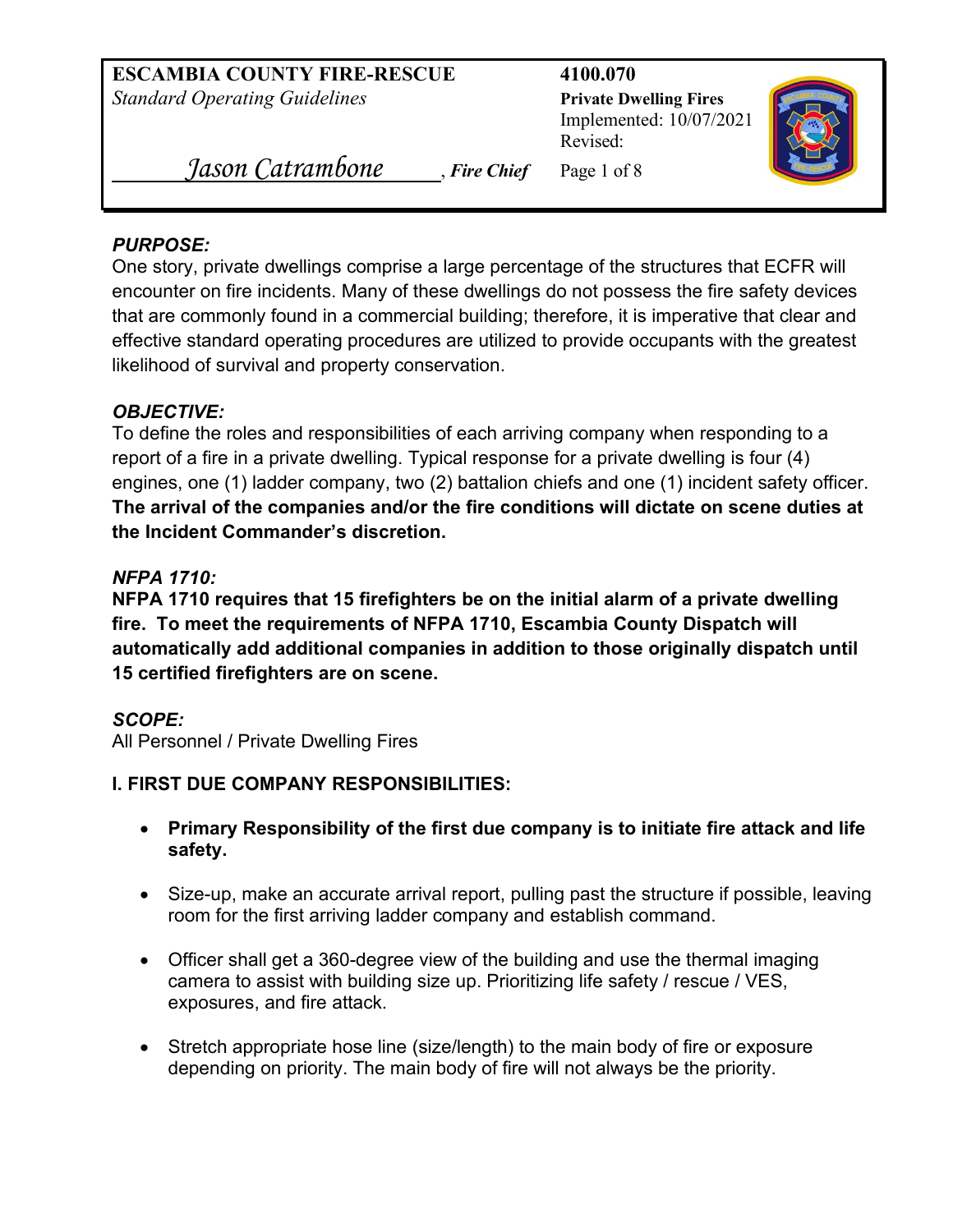**ESCAMBIA COUNTY FIRE-RESCUE 4100.070**  *Standard Operating Guidelines* **Private Dwelling Fires** 

 Implemented: 10/07/2021 Revised:



 *Jason Catrambone* , *Fire Chief* Page 2 of 8

- For companies arriving with a fourth firefighter, he/she will normally be the "control firefighter" who assists with the hose line advancement. In cases where an engine routinely arrives alone, they may be required to force entry, perform outside (horizontal) ventilation, or vent, enter and search (VES) where warranted and conditions allow.
- Make an inspection hole in ceiling upon entry, as warranted.
- Initiate an interior attack if conditions allow.
- If a company of 4 certified members arrives first, they should establish an Initial Rapid Intervention Team (IRIT) of the two outside members. If a company of 3 certified members arrives first and a chief is on scene, they should establish IRIT. IRIT shall require the Driver to wear full bunker gear and have an SCBA nearby. The chief shall wear full bunker gear and SCBA. The Incident Commander can and should assign a later arriving company to assume the RIT duties. **Entry will not be made until an IRIT can be established or life safety has been identified.**

## **II. SECOND DUE COMPANY RESPONSIBILITIES:**

- **Primary Responsibility of the second due company is to conduct a primary search.**
- Ensure the initial attack line is stretched and operating.
- Search and occupant removal.
- Stretch a backup/second hose line of equal or greater diameter and 50' greater in length than the attack line to back up the first attack line and/or confine the fire.
- Shall establish a connection to the attack pumper with a 3-inch green supply line and provide tank water (Booster Back-Up). If needed/directed the second company may connect to a hydrant and lay a supply line. The supply line will go directly into the Booster Back-Up apparatus. The supply line will typically be a 5-inch supply line. For large dwellings, or dwellings further than 300' from the hydrant, a hydro-assist valve should be attached to the hydrant.
- Announce and open any rear and side doors, if it does not adversely affect ventilation and fire control efforts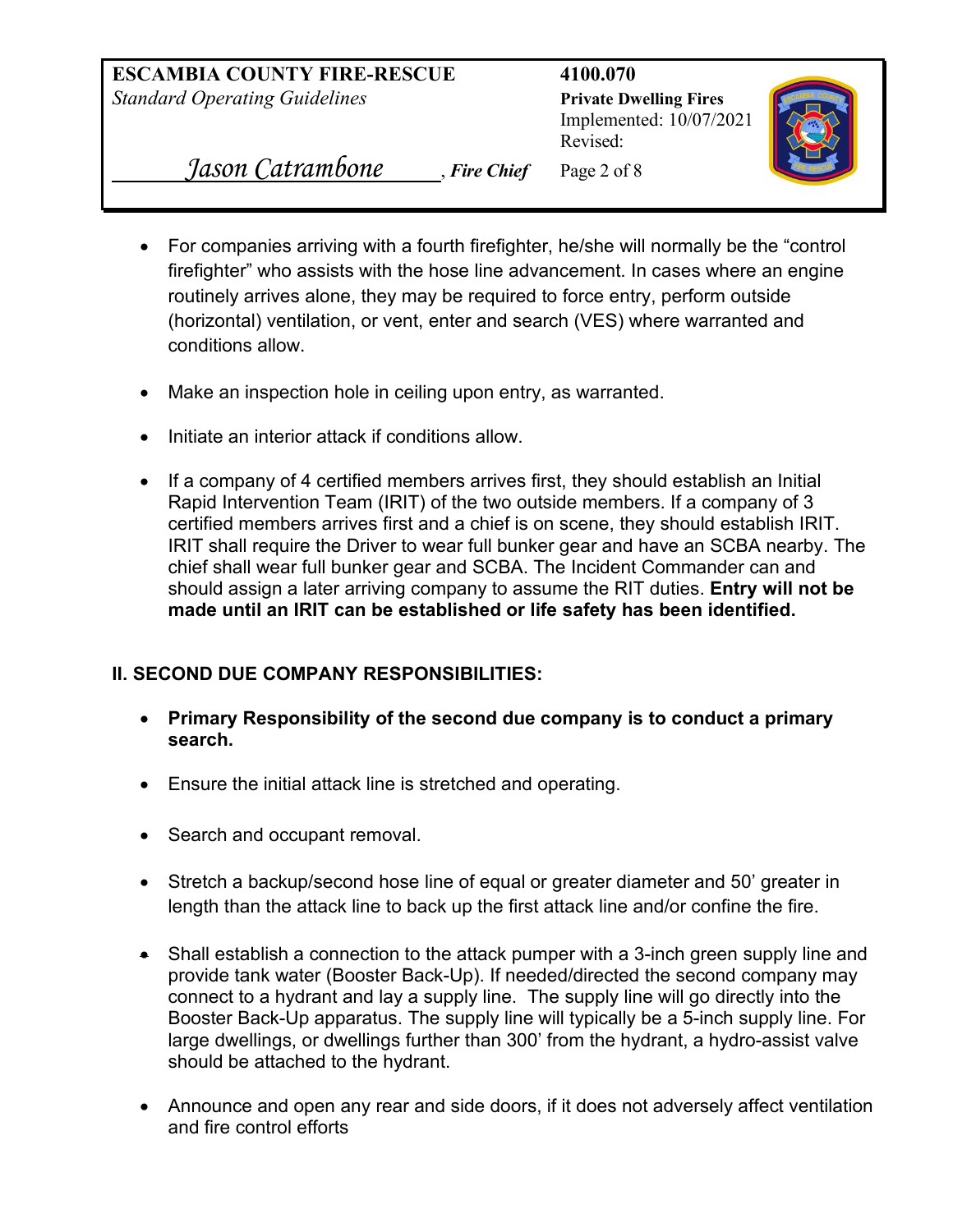Implemented: 10/07/2021 Revised:



 *Jason Catrambone* , *Fire Chief* Page 3 of 8

- Take over tasks not performed when first-in crews recover victims and are committed to medical aid.
- Complete specific tasks ordered by Command.

# **III. THIRD DUE COMPANY RESPONSIBILITIES:**

- **Primary Responsibility of the third due company is to secure a water supply and/or stretch a backup/second attack line.**
- The third due company will connect to a hydrant and lay a supply line. The supply line will go directly into the Booster Back-Up apparatus. The supply line will typically be a 5-inch supply line. For large dwellings, or dwellings further than 300' from the hydrant, a hydro-assist valve should be attached to the hydrant.
- Level 1 stage and remain uncommitted unless directed by Command.
- Crew may be utilized to establish the suppression component of RIT if not established by second arriving company.
- Crew may be utilized to perform secondary search, deploy ground ladders, or vent the fire area.
- This crew may be utilized to secure utilities such as electric and gas.

# **IV. FOURTH DUE COMPANY RESPONSIBILITIES:**

- **Primary Responsibility of the fourth due company is to provide ventilation to the structure.**
- Level 1 stage and remain uncommitted unless directed by Command
- Vent fire area if needed (horizontal or vertical ventilation).
- Stretch additional attack lines if needed.
- Check and report conditions at rear of fire building (provide a report of the perimeter/exposures).
- Gain secondary points of entry and egress (forcing entry if needed).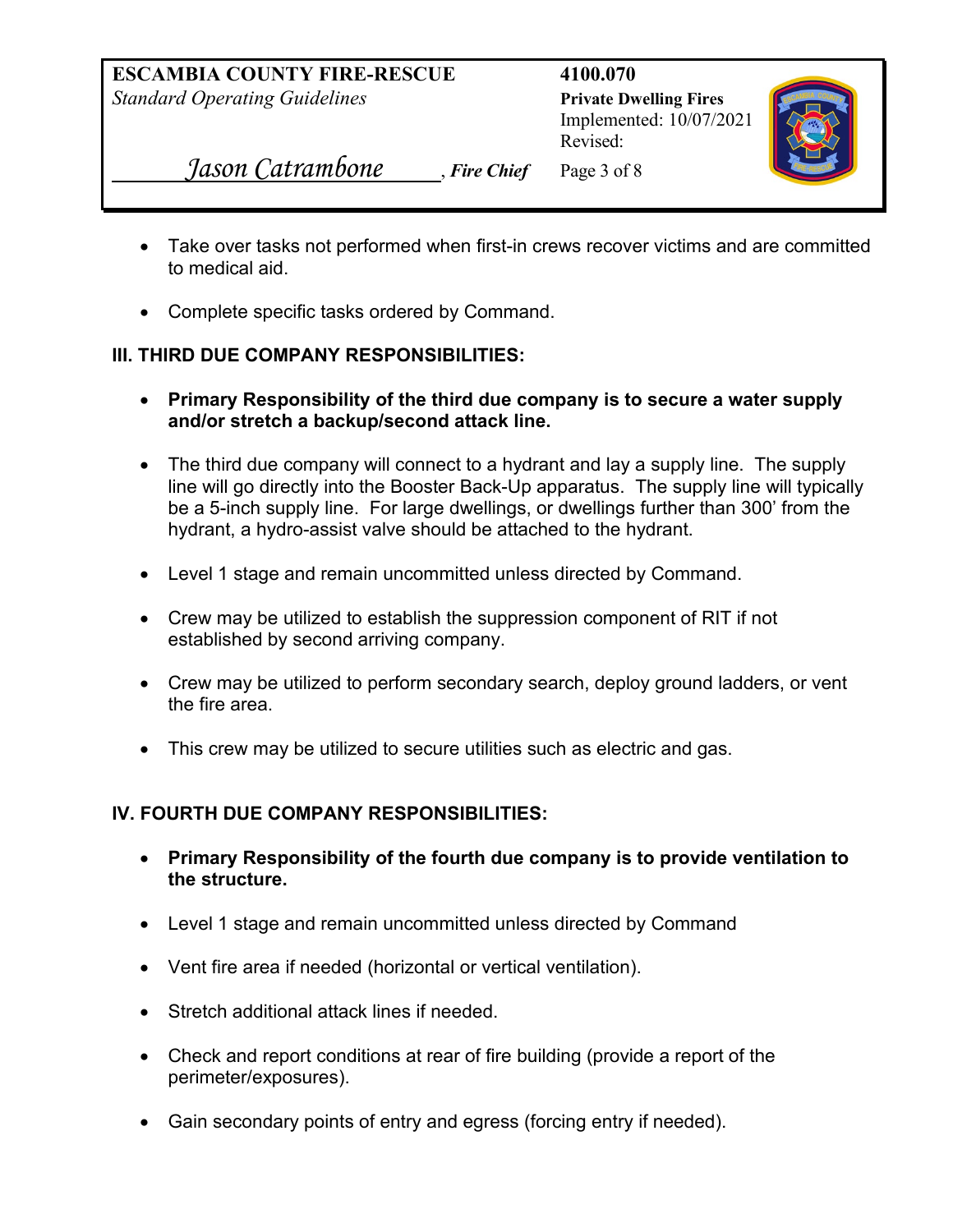Implemented: 10/07/2021 Revised:



 *Jason Catrambone* , *Fire Chief* Page 4 of 8

- Provide access to concealed areas to expose hidden fire in walls, ceilings, soffits, voids, etc.
- Search for victims as needed (secondary search)
- Render medical aid to victims as needed.
- Ladder structure, if necessary.
- Provide lighting as needed.
- Provide mechanical ventilation as needed.
- Perform salvage and overhaul.
- Secure utilities, electric and gas if needed.

## **V. FIFTH DUE Company Responsibilities**

- **Primary Responsibility of the fifth due company is to be the Rapid Intervention Team**
- Level 1 stage and remain uncommitted unless assigned by command.
- If operations are still working with the IRIT the fifth arriving company shall be assigned R.I.T. (Rapid Intervention Team)
- Recon the building and provide a report of the perimeter.
- Stage equipment/tools and personnel near the Command Post or at a strategic location around the perimeter of the fire building and remain a resource to Command while acting as the R.I.T
- Assume proactive RIT (i.e., familiarization with operating interior company locations, building layout; confirmation of secondary egress and identification of other hazards).
- Monitoring all radio communications is of upmost importance (gathering information as to the locations and progress of the fire crews inside).
- Confirm utilities have been controlled.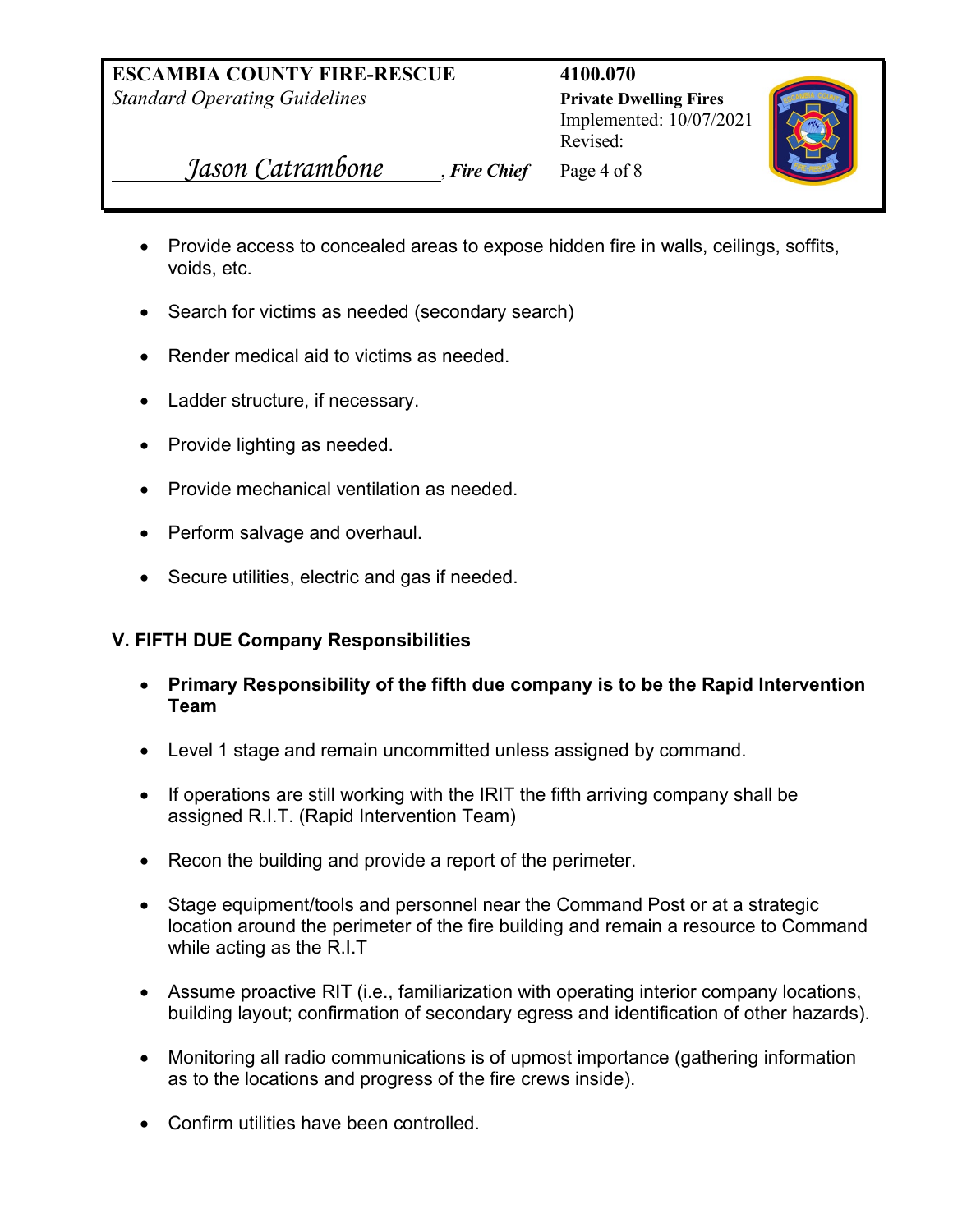**ESCAMBIA COUNTY FIRE-RESCUE 4100.070** *Standard Operating Guidelines* **Private Dwelling Fires** 

Implemented: 10/07/2021 Revised:



 *Jason Catrambone* , *Fire Chief* Page 5 of 8

- Ensure a secondary means of egress has been established.
- The company officer will be designated as the R.I.T. officer

## **VI. FIRST DUE CHIEF OFFICER**

- First arriving chief shall establish/assume command. Preferably face-to-face, or by relieving the I.C. by radio and assigning him/her to return to work with their assigned company.
- Determine the need for additional resources for the given situation.
- May assign R.I.T. to any company operating on the fire ground prior to the arrival of the fifth company depending on fire ground operations being conducted and the situation at hand. When this happens the fifth arriving company shall report to the I.C. for additional assignment.
- Provide regular progress reports to dispatch.
- Notification to the Florida Fire Marshal shall be made early in the event for all suspicious fires and those that results in the injury/death of a civilian or responder.
- Notification to command staff for fires that result in the injury or death of a civilian or responder.
- Notification to the Escambia County Public Information Office (PIO) for fires that result in the injury/death of a civilian or responder.
- If the situation warrants, the Escambia County Sheriff's Office should be requested for traffic and crowd control.
- Ensure that EMS is responding for possible victims and to stand by for responders until the conclusion of the incident. If EMS transports a patient from the scene, an additional EMS unit will need to respond. EMS shall position their ambulance to rapidly leave the incident if necessary. EMS personnel shall bring their stretcher, monitor, and airway bag to an area near the command post.
- Rehab and personnel rotation should be considered.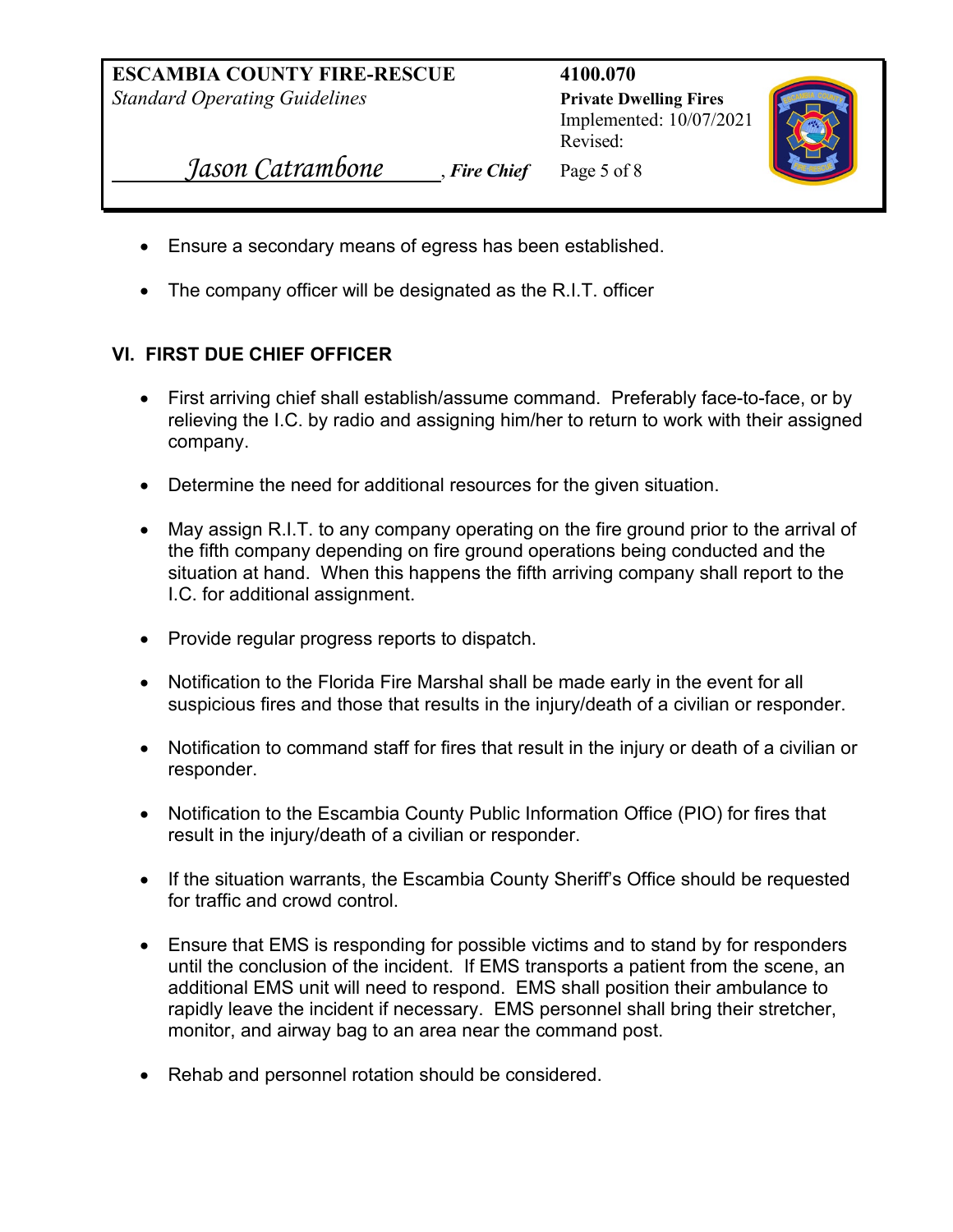**ESCAMBIA COUNTY FIRE-RESCUE 4100.070** *Standard Operating Guidelines* **Private Dwelling Fires** 

Implemented: 10/07/2021 Revised:



 *Jason Catrambone* , *Fire Chief* Page 6 of 8

#### **VII. SECOND DUE CHIEF OFFICER**

- Second arriving Chief shall assume the role of operations or could be assigned as a sector or safety officer.
- Report to the incident commander in full PPE/SCBA prepared to assume a division/group assignment.

#### **VIII. ADDITIONAL CHIEFS**

• Report to command in full PPE/SCBA prepared to assume division/group, safety officer, or command post aid.

#### **IX. SAFETY OFFICER**

- The safety officer shall know the assignment/location of all companies.
- Check for hazards directly associated with the structure and any exposures that could present any problems.
- Check for potential building collapse due to fire conditions.
- Anticipate potential explosion or fire associated with broken gas and electric lines
- A Company Officer may assume the role of Safety Officer until the designated Safety Officer arrives.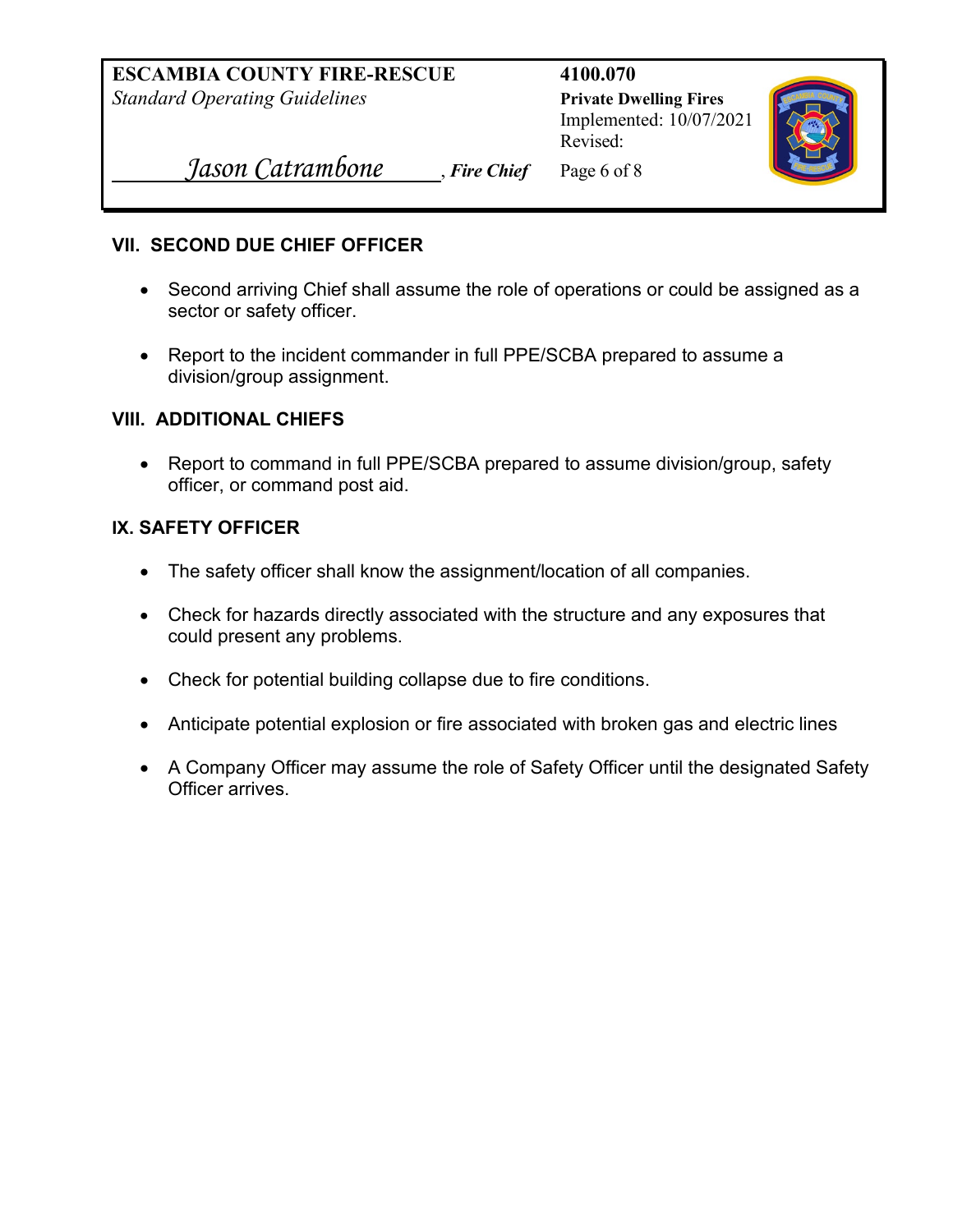| <b>ESCAMBIA COUNTY FIRE-RESCUE</b><br><b>Standard Operating Guidelines</b> | 4100.070<br><b>Private Dwelling Fires</b><br>Implemented: 10/07/2021<br>Revised: |  |
|----------------------------------------------------------------------------|----------------------------------------------------------------------------------|--|
| Jason Catrambone<br>Fire Chief                                             | Page 7 of 8                                                                      |  |

#### **X. Quick Reference Sheet (QRS)**

• The Quick Reference Sheet is to be reference while responding to a private dwelling fire (when necessary), its purpose is to provide a guide for responding companies for completing task based on arrival. The QRS is to be used as a guideline and it is permissible to deviate when necessary. The items in bold are the primary responsibilities that should be completed by each company at a private dwelling fire. All other actions listed are possible task that a company could perform. The arrival of the companies and/or the fire conditions will dictate on scene duties at the Incident Commander's discretion.